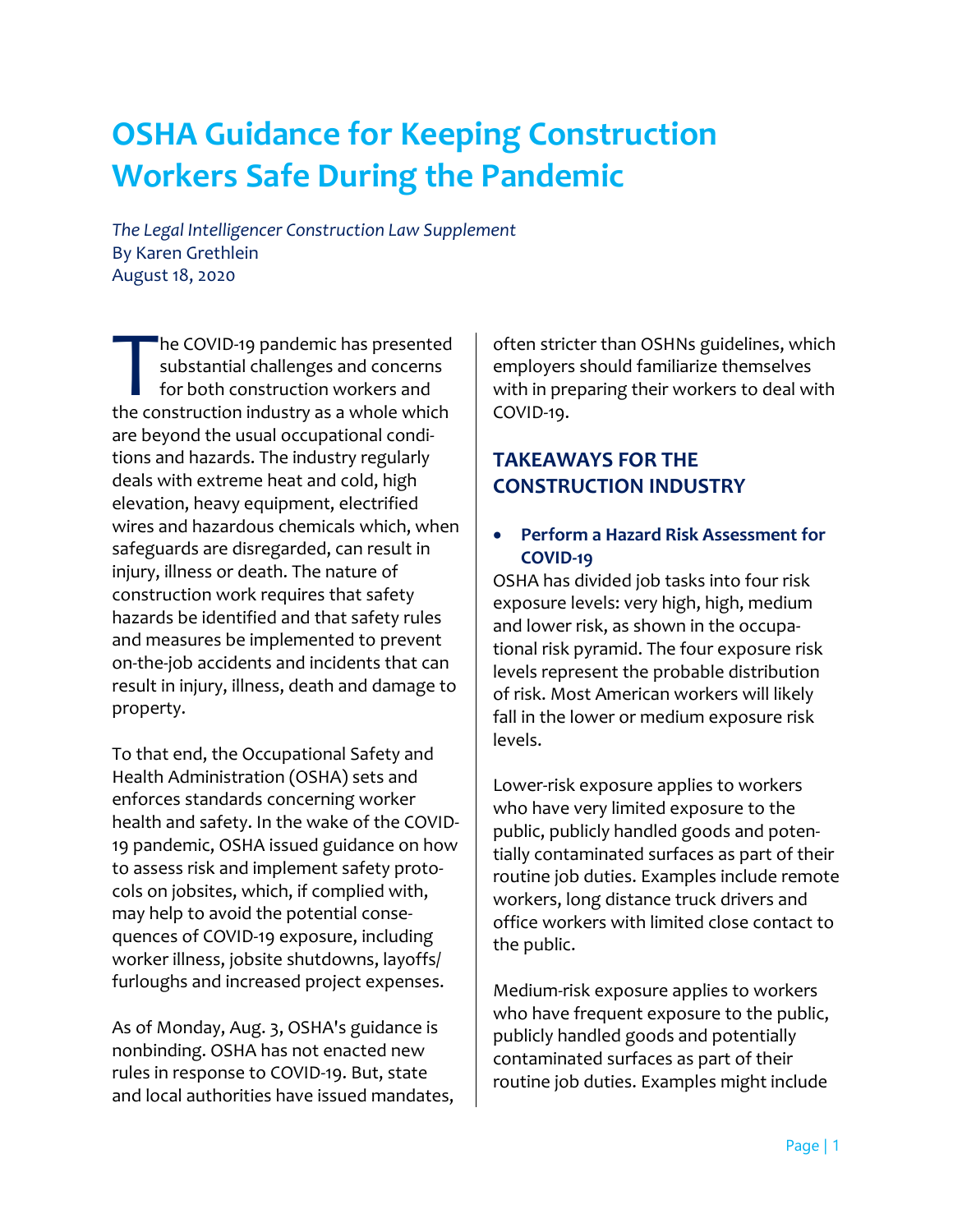front office receptionists, sales personnel and facilities management.

High-risk exposure applies to workers with a high potential for exposure to known or suspected sources of COVID-19. Health care workers are the typical high risk example.

OSHA considers most construction workers to be in the low- to medium-risk levels. A construction job is more likely to be considered high risk if the jobsite is located indoors or in an enclosed space.

#### • **Prepare a COVID-19 Safety Plan (Preferably in Writing)**

Once an employer determines the levels of occupational risk in its workforce, it should design and implement a COVID-19 safety plan. Per OSHA, this plan, if possible, should contain a mix of engineering controls, administrative controls and personal protective equipment (PPE).

Engineering controls are favored over administrative controls and PPE because they are designed to remove the hazard at the source before it comes into contact with the worker. Further, engineering controls do not rely upon worker compliance. Examples of engineering controls include: installing high efficiency air filters, increasing ventilation rates and installing physical barriers.

Administrative controls require action by the worker or employer and frequently are comprised of changes in workplace policy. Examples of administrative controls include: social distancing encouraging sick workers to stay home, screening workers for symptoms, replacing face-to-face meetings with virtual meetings, staggering

shifts and training workers to recognize the signs and symptoms of COVID-19. Administrative controls also encompass safe work practices, such as requiring frequent hand washing and the provision of soap or alcohol-based sanitizers.

PPE helps prevent some exposure, but it is not considered a replacement for administrative and engineering controls. In the context of construction safety, OSHA does not consider cloth face coverings to be PPE. Cloth face masks can be used to decrease transmission of COVID-19, but they are not an appropriate substitute for respirators, which might be required for hazards posed by dust or chemicals on a jobsite.

Notably, OSHA has not yet issued a directive that employers require the use of face coverings on jobsites. Instead, OSHA calls upon employers to evaluate the continuing need for PPE and, if required, to provide the appropriate PPE to their workforce. (29 CFR 1910.132.) In the absence of such a mandate, employers will need to review state and local protocols as well as the protocols of other companies on the jobsite. For example, a subcontractor should ascertain whether the general contractor requires cloth face masks onsite.

## • **Know When COVID- 19 Is a Recordable Illness for the OSHA 300 Log**

OSHA requires employers to complete a log (OSHA Form 300), which tracks workrelated injuries and illnesses to note the extent and severity of each case. OSHA has deemed COVID-19 to be a recordable illness. Employers must perform an investigation to determine if the suspected COVID-19 case meets all of the following criteria of a recordable illness: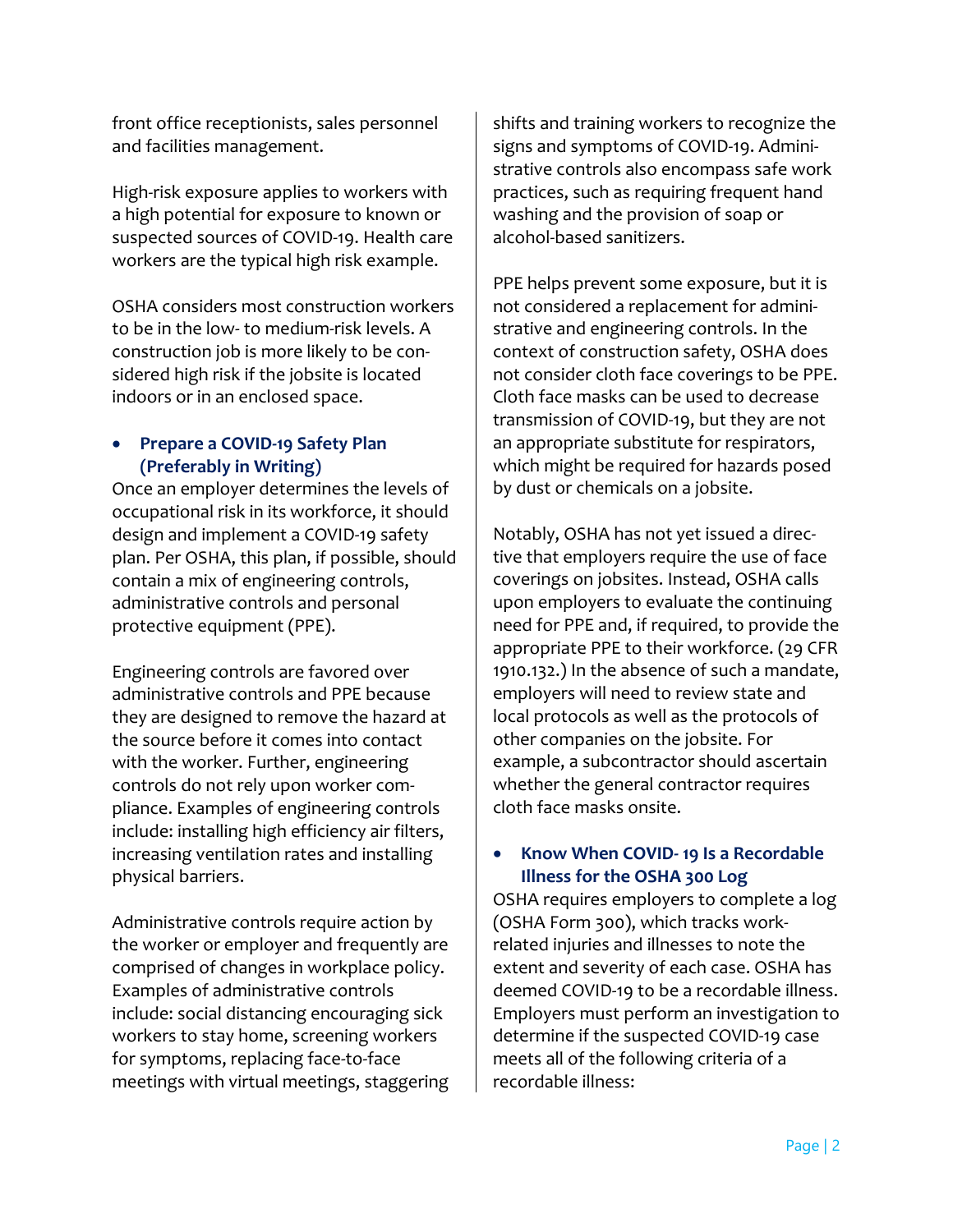- The case is a confirmed case of COVID-19, as defined by the Centers for Disease Control and Prevention (CDC);
- The case is work-related as defined by 29 CFR Section 1904.5; and
- The case involves one or more of the general recording criteria set forth in 29 CFR Section 1904.7.

For point one, the CDC defines a confirmed case of COVID-19 as one that has been confirmed through laboratory testing. Accordingly, employers are not required to report cases of COVID-19 until and unless the case has been verified by a conclusive lab test. For point two, a case of COVID-19 is deemed "work-related" if, after a reasonable and good faith investigation, the employer determines that, more likely than not, the case was contracted at work As to the third point, any number of events may trigger an employer's duty to record an illness, including but not limited to death, days away from work or medical treatment beyond first aid.

## • **Consider How the Company's Safety Plan Will Practically be Implemented on the Jobsite and Adjust Accordingly**

While the measures discussed above are well-intended, there is a concern that efforts to keep workers safe from COVID-19 may be unrealistic on the jobsite. To begin with, social distancing policies discourage the use of carpooling to and from work It also makes eating lunch, going to the water cooler and taking breaks with coworkers more difficult. Physical proximity is also problematic with respect to using elevators or attending daily jobsite meetings, tool box talks and orientations that occur in the

field, often in a small construction site office trailer Virtual meetings only go so far.

Sanitizing protocols also raise questions. Requiring workers to wash their hands frequently may not be feasible if the workers are routinely far away from a restroom or a running source of water (e.g., working on a roof or highway). And if an employer is able to obtain a portable hand washing station, is it available for use by all the contractors on a jobsite or just the employer's workers? Where does this cost get reimbursed, and if it is exclusive to the employer's workers, how is that exclusivity enforced? To that end, perhaps hand sanitizer is a more practical solution.

Further, there is a concern that different employers on a jobsite will issue conflicting guidance. If a subcontractor does not require its workers to wear masks, but the general contractor does, who is right? Contractors should make a habit of requesting and reviewing safety plans for the other contractors on site. To the extent that uniformity can be achieved safely, employers should endeavor to do so.

Lastly, it is important to remember that overzealous efforts to comply with COVID-19 on a jobsite could inadvertently increase a worker's risk of injury from other more traditional jobsite hazards. As an example, consider the interaction of eye protection and face masks on a humid summer day (a frequent Philadelphia occurrence).

Depending on the task they are completing, a safety plan may call for a worker to wear both safety glasses and a cloth face covering. But the combination of high humidity, eye protection and face masks